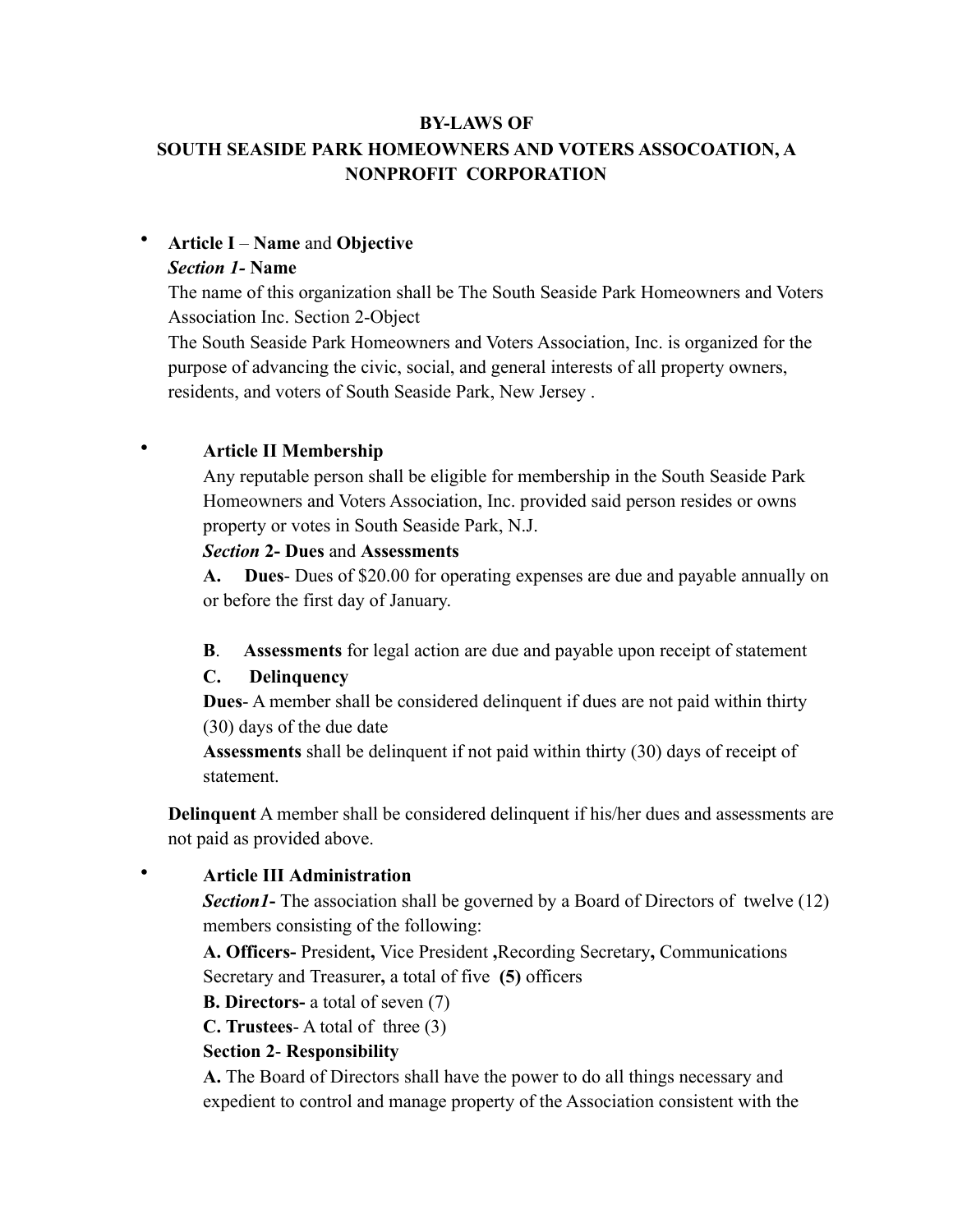Charter, Constitution, and By-Laws of the Association and the Laws of the State of New Jersey. **B**. The Board of Directors shall have the right to determine and fix dues and assessments.

**C.** It shall be the duty of the Board of Directors to prescribe and publish rules regulation the use of property belonging to the Association.

**D.** The Board of Directors shall have the power to appoint a qualified member to fill any vacancy on the Board of Directors. Such appointee to serve until the following election of officers and shall serve only one office concurrently.

**E.** The Board of Directors shall prepare each year a budget to be submitted to the membership for approval at the August regular membership meeting.

## *Section* **3**- **Meetings**

The Board of Directors shall meet at such times and places as shall be determined by the President as often as deemed necessary for the conduct of the Association. Special meetings may be called by the President, or at written request of at least four (4) Association members in good standing, upon ten (10) days notice.

## *Section* **4- Quorum**

At any regular or special meeting of the Board of Directors, four(4) Directors shall constitute a quorum for transaction of business. At regular membership meetings a quorum shall consist of not less than twenty (20) members during June, July, and August and fifteen (15) members during other months of the year

# • **Article IV**- **Officers** and **Duties**

*Section* **1- Officers** The officers of the Association shall be President, Vice President, Recording Secretary, Communication Secretary and Treasurer

## *Section* **2**- **Duties** of the **President**

The President shall preside at all meetings of the Association and the Board of Directors and shall enforce the Constitution and By-Laws and rules and regulations of the Association. He/she shall appoint and serve ex-officio member of all committees. He/she shall, with the approval of the Board of Directors, make and execute all contracts for and on behalf of the Association

## *Section* **3- Duties** of the **Vice President**

In the absence of the President, the Vice President shall perform the duties of President and exercise his/her powers.

*Section* **4-** In the absence of the President and Vice President, the Board of Directors shall name one of the Board Members to perform the duties of President and exercise his/her powers**.** 

## *Section* **5- Duties of Recording Secretary**

The Recording Secretary shall record meetings and shall keep or cause to be kept a record of all meetings of the Association and Board of Directors in a book or books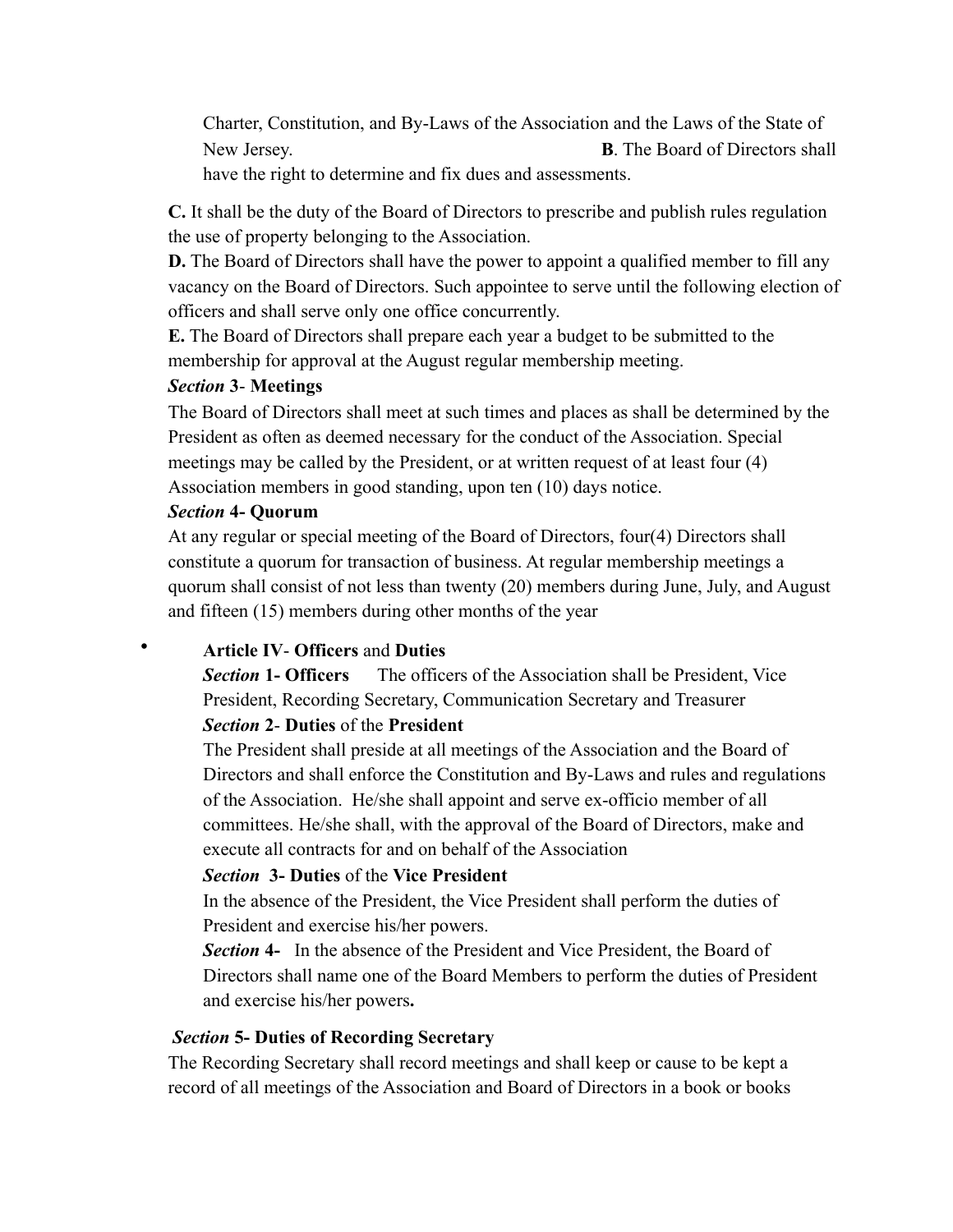belonging to the Association and provided for that purpose.

# *Section* **6- Duties of Communication Secretary**

The Communication Secretary shall keep a record of members, shall record and conduct all official correspondence, and shall issue all notices of the Association to members and the Board of Directors.

# *Section7***- Duties of the Treasurer**

The Treasurer shall keep or cause to be kept all accounts of the Association in a book or books belonging to the Association and provided for that purpose; shall receive and be responsible for all the monies, pay bills when approved by the President and one other member of the Board of Directors other than the person requesting the appropriation or expenditure and preserve all vouchers for all payments. Any appropriation or expenditure in the amount of more than one hundred dollars (\$100.00) shall be approved by the Board of Directors. Account books and vouchers shall at all times be open for inspection by the members of the Board of Directors. He/she shall deposit all funds of the Association in the name and to the credit of the Association in such depository as may be designated by the Board of Directors. He/she shall draw checks upon such depository in payment of the obligations of the Association. All checks are to be signed and countersigned by the President or Vice President. He/she shall, at each regular meeting of the Board of Directors, present a statement of the financial condition of the Association. He/she shall render to the Association, at its election meeting, a complete financial report for the current fiscal year.

The Trustees shall consist of at least three (3) last previous Past Presidents of the Association who automatically become Trustees as their term of office as President expires. The Ex-President who has served three (3) years as Trustee shall automatically be dropped as a Trustee when a successor is qualified.

# • **Article V- Trustees**

## *Section* **1-**

**Officers-** All elected officers shall serve a term of two (2) years or until his/her successor is qualified.

Such term shall commence at the August meeting at which time election and installation takes place.

**Directors**- The term of office for Director shall be for one(1) year for the first term and two(2) years thereafter or until a successor is qualified. Such term shall commence at the August meeting as provided for all other officers. A Director having served for three (3) consecutive one (2) year terms cannot be nominated to succeed him or herself. After an interval of one (1) year he/she shall again be eligible to serve as Director. No officer or director shall serve in more than one (1) office concurrently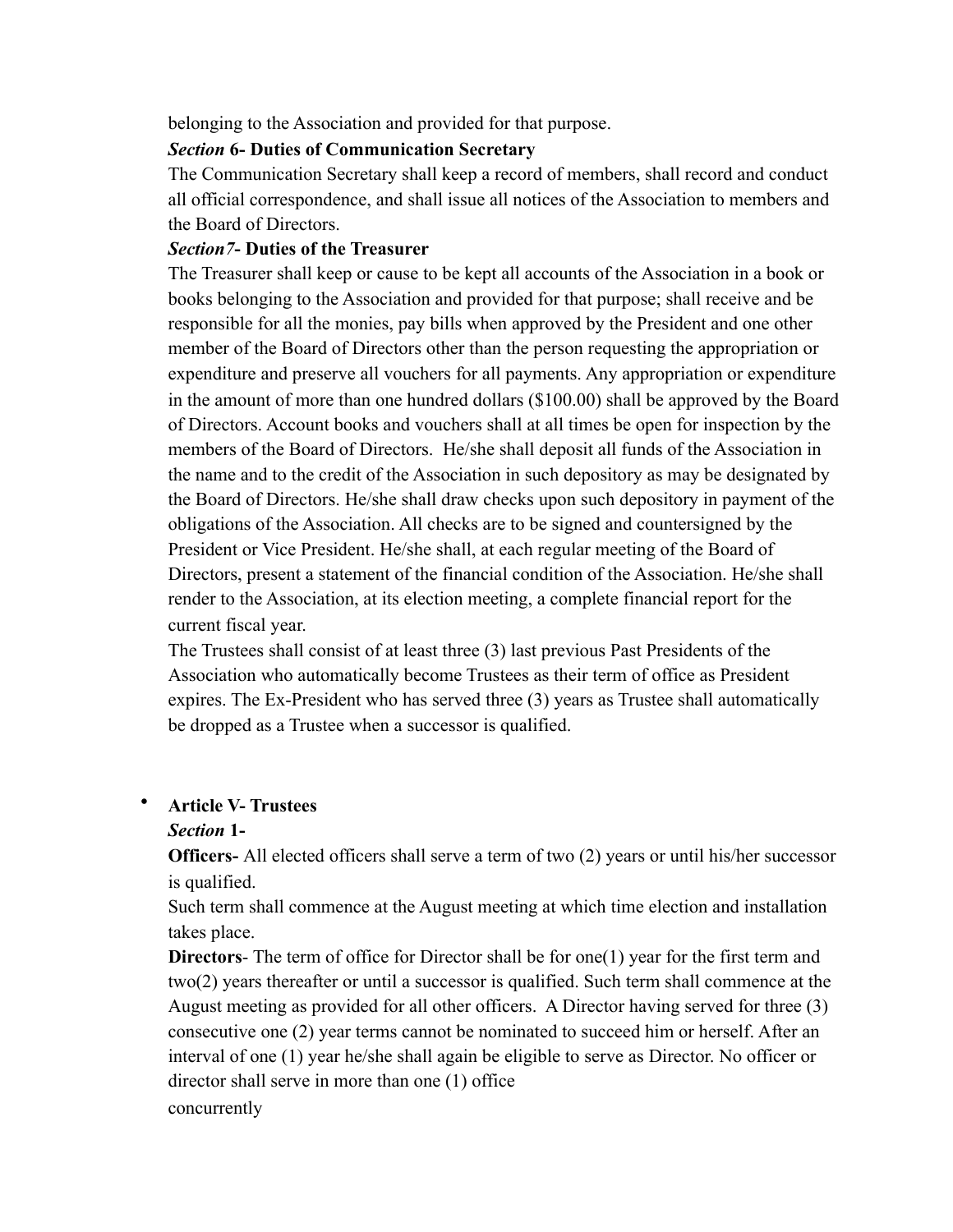. **Any** Officer or Director who misses three (3) consecutive meetings without Board approval must tender his/her resignation.

#### • **Article VI** -**Election**

#### *Section1*- **Election** of **Officers** and **Directors**

At the regular May meeting of the Association each year, the President shall appoint a committee of three(3) members in good standing to be known as the Nominating Committee. The Nominating Committee shall select members in good standing for the office of President, Vice President, Recording Secretary, Communication Secretary, Treasurer, and Directors. The Nominating Committee shall present the nominees for each office to the Association members for approval during the month of June. However additional. Nominations from the floor may be made for any office and director by any member of the Association in good standing. Elections will be held in July. No member who is an elected official or officer of a political organization that campaigns for candidates every year may hold an office in the Association.

*Section* **2- Term** of **Office** 

### • **Article VII - Meetings**

## *Section* **1**- **General Meeting**

The General Meeting shall be held the third  $(3<sup>rd</sup>)$  Saturday of the months of June, July, and August of each year. All other meetings will be held at the discretion of the President and Directors or as provided in Article III Section 3.

#### *Section* **2**- **Meetings** of **Board** of **Directors**

Such meetings shall be called by the President as often as deemed necessary for the conduct of the Association.

#### • **Article VIII- Fiscal Year**

The fiscal year of the Association shall begin on the first  $(1<sup>st</sup>)$  day of January and end on the thirty-first  $(31<sup>st</sup>)$  day of December each year.